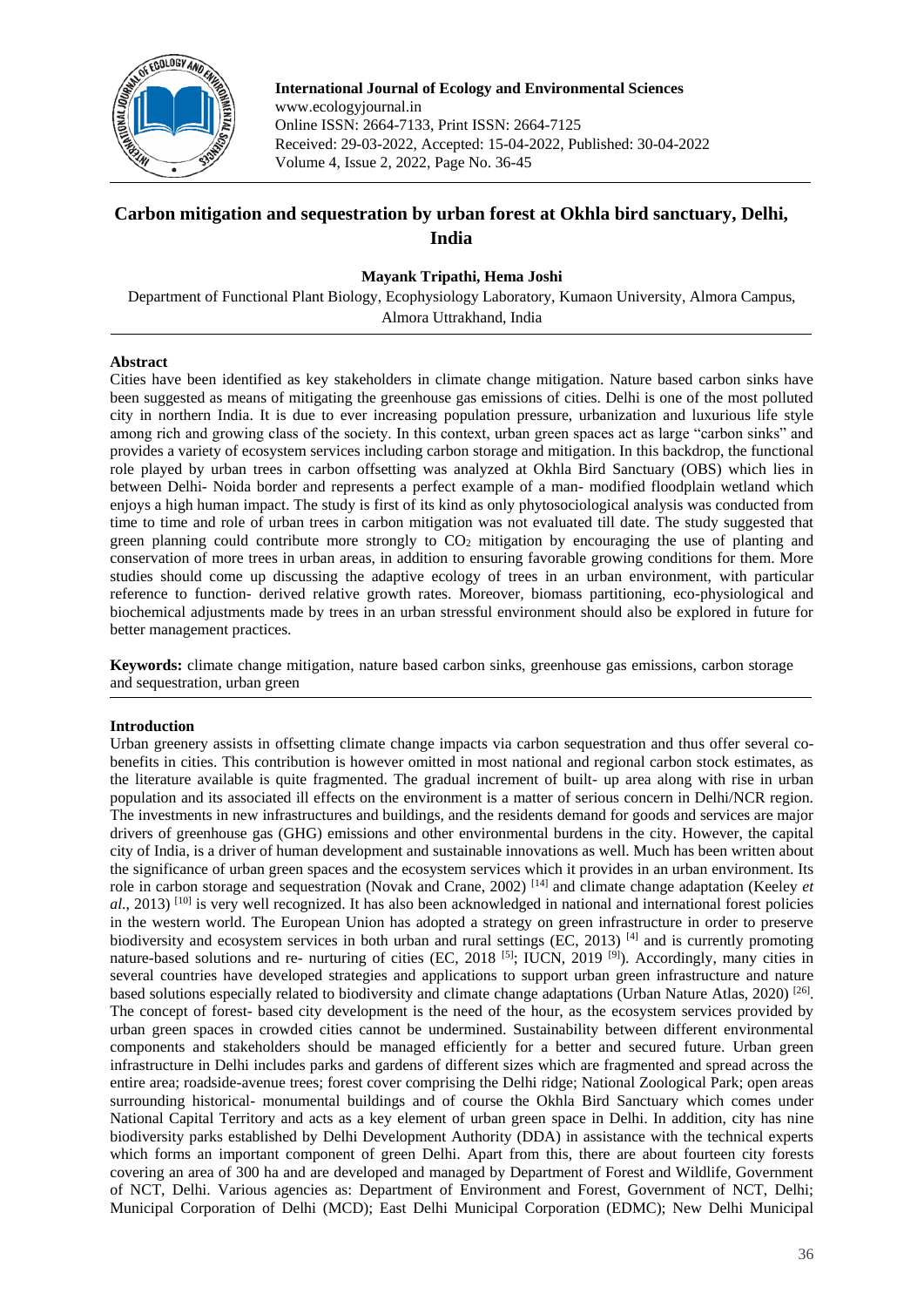Corporation (NDMC); DDA, Transport and Education Department; Flood Control Department; and Delhi Metro Rail Corporation (DMRC) along with Ministry of Environment Forest and Climate Change, as the nodal agency works continuously to make the capital green under "green capital' mission. Urban green spaces are defined as public and private open spaces in urban areas, primarily covered by vegetation which is directly or indirectly available for users (Manlun, 2003) <sup>[11]</sup>. Delhi, despite being one of the greenest cities in the world, it too faces ever escalating environmental burdens due to the rapid pace of increase in population, adverse effect of climate change, greenhouse gas emissions, high level of pollution and low availability of green spaces. Urban green spaces help in climate change mitigation, water management, biodiversity enhancement, recreation and leisure, improving quality of place, physical and mental health etc. Urban green areas further help in regulating the urban temperature, shade and cooling through evaporation. The increased greenery further led to higher absorption of  $CO<sub>2</sub>$  while also increasing the release of  $O<sub>2</sub>$  into the atmosphere. The National capital of Delhi is demarcated into two distinct ecological zones, an extension of the Aravalli hills and the plains. The Yamuna river, where a large number of water birds assemble during winter, which is the main source of water for the city. Delhi's northeast and east divisions lies on the bank of river Yamuna and this part is crucial for migratory water birds. along with Okhla barrage, which extends to the Okhla Wildlife Sanctuary in UP, identified as significant bird area of the region as Okhla Bird Sanctuary (OBS). The OBS caters to several essential ecosystem services which are: groundwater recharge; soil erosion control; adding recreational, aesthetic and educational value, apart from carbon storage- sequestration and  $O_2$  release by urban flora. As the area is comprised of a dense tree vegetation which is regularly monitored and managed by the concerned authorities, this prompted the authors to evaluate the role of urban trees in carbon mitigation with specific reference to OBS. Various studies were conducted from time to time at OBS, focusing on phytosociological analysis (WII, 2002<sup>[27]</sup>;Tabasum *et al.*, 2009<sup>[23]</sup>; Manral *et al*., 2013 [12]; Mukherjee and Sarma, 2014 [13]) but the aspect of carbon mitigation and sequestration by urban trees was not undertaken till date. However, few investigations regarding carbon sequestration by trees of parks/gardens in Mayur Vihar, Phase I, East Delhi (Tripathi and Joshi, 2015)<sup>[24]</sup>, and at National Zooloical Park (Tripathi, 2016)  $[25]$  were conducted by the authors in the recent past. A growing tree faces multiple environmental stresses in an urban ecosystem, the most prominent being air pollution. Delhi- NCR region confronts high human impact which has a negative effect on tree health. This in turn influences overall phenology, ecophysiology and bioenergetics of carbon sequestration of trees. Moreover, trees are also subjected to constantly higher levels of pollution and for extended durations which also impact negatively to tree growth and biomass yield. Thus, site- specific tree performance data is required which can be utilized in future to frame site- specific policies. Though, OBS is at the edge of Delhi- Uttar Pradesh border and managed by the UP government, but the green space which it provides without doubt acts as a thick cushion and adds to urban green infrastructure of Delhi as well. The present study thus highlights on the role of urban trees in carbon mitigation and sequestration, growing at OBS, an area of high anthropogenic activity.

# **Material and Methods**

#### *Site details and climatic conditions*

The geographical extension of OBS lies between 28° 32' 43.5" N and 28° 32' 56.3" N latitudes and 77° 18' 41.7" E and 77° 18' 56.6" E longitudes. The altitude is about 200 m above sea level. It is a floodplain wetland, lies within the national capital region (NCR) of Delhi and is a part of protected area network of the state of Uttar Pradesh. A small portion of the river Yamuna has become a static water system due to the construction of Okhla barrage across the river. This wetland acts as a halt for many migrating birds. The wetland was declared a wildlife sanctuary in the year 1990 by Uttar Pradesh government under the Wildlife Protection Act, 1972. The OBS is spread in an area of about 400 ha, with open water covering around 273 ha, reed and sand beds covering 97 ha and roads and bunds comprising the remaining 30 ha. The soil is fertile and alluvial with a gentle southeastern slope. Sediments of the reservoir is manly composed of silt load carried by the river itself. The sanctuary enjoys three main seasons: Summer (April- June, temperature range 40°C- 29°C), winter (November-March, temperature range 21°C- 5°C) and monsoon (July- September).

# *Experimental Design and sampling procedure*

Three sites were randomly selected from the study area. It was assured that the sites didn't overlapped each other. Fifteen (15), eleven (11) and fourteen (14) circular plots (0.025 ha) of plot radius 8.92 m were randomly laid for sampling trees and shrubs. Plot method is one of the most commonly used methods for all kinds of vegetation sampling. The method is versatile and cost- effective too. Circular plots were selected as they can be established easily and with high accuracy (Paudel and Mandal, 2019) <sup>[15]</sup>. In all, 40 (0.025 ha) plots were laid down covering a total area of 1 ha. Stand density came out to be 1011 stems ha<sup>-1</sup>.

#### *Biomass and Carbon sequestration calculations*

In the present scenario, as destructive harvesting of trees is not permitted in most of the countries, including India, so non- destructive methods were applied for calculating biomass and carbon sequestration of trees. For this, every tree in all the plots was marked and its Circumference at Breast Height (CBH in cm) and height (m) was measured subsequently. The plot wise data collected was further simplified as in Table 1.

The biomass was measured by non- destructive method i.e. without felling the tree. DBH  $\geq$  5 cm were considered as trees and measured. Initially, CBH was measured which was later converted to corresponding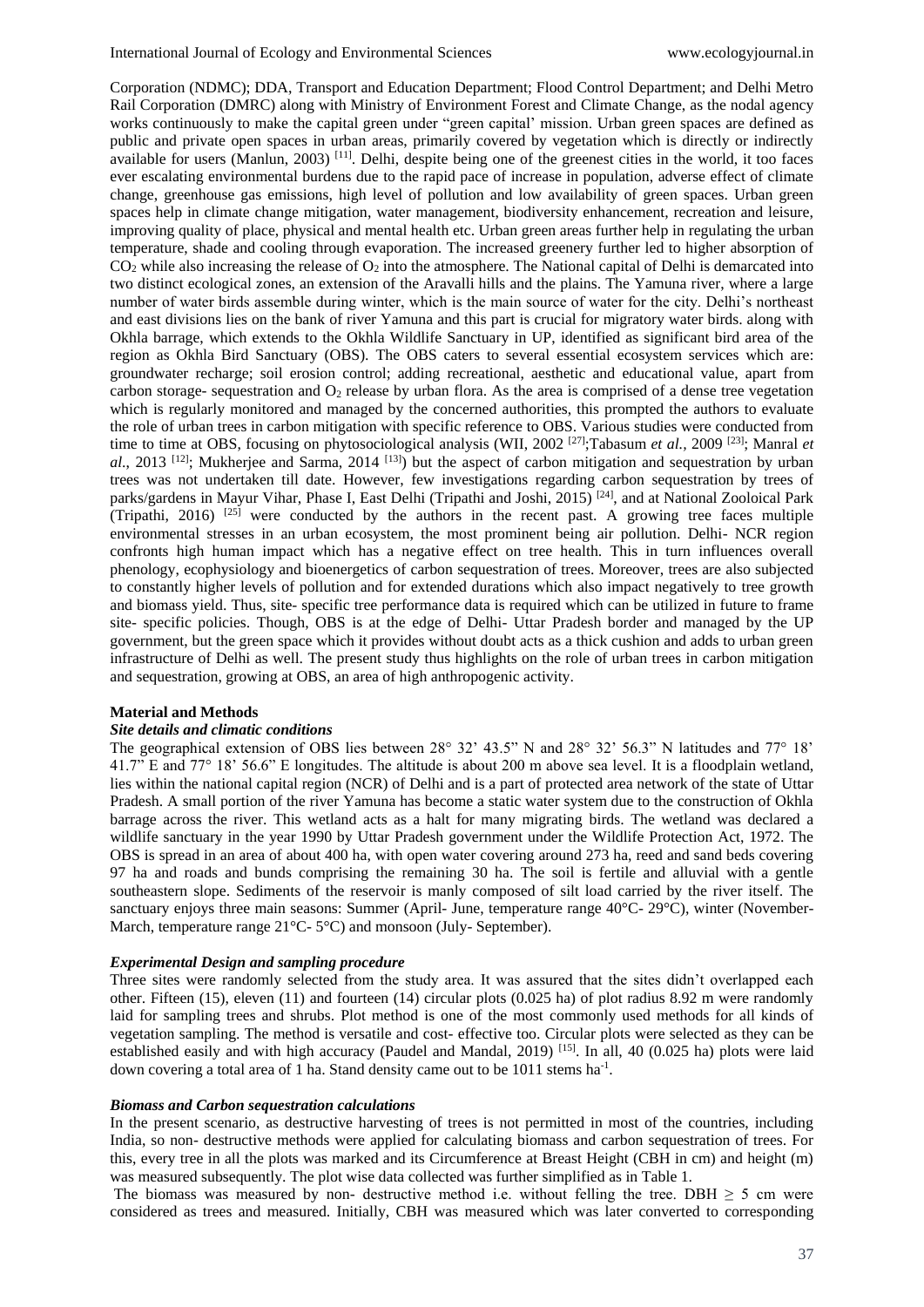DBH values. CBH of the trees were measured directly by measuring tape (at 1.3 m from ground). Height of the tree were measured by wooden poles of varying heights (for trees up to 5m) and clinometer (for trees more than 5 m tall).

Basal Area (cm<sup>2</sup>/tree) was calculated using the formula  $BA = \pi *r^2$ , where r is the radius of the cylindrical bole of tree. Radius (in cm) was calculated from CBH as  $r = CBH/2*\pi$ . For individual biomass calculations, tree volume (cm<sup>3</sup>/tree) was calculated using the equation  $V = \pi r^2 H$  where both r and H are in centimeters and respective volumes were multiplied by wood densities  $(g \text{ cm}^{-3})$  to get the actual aboveground biomass  $(gm/\text{tree})$ (Ravindranath and Ostwald, 2008) [18]. Aboveground biomass for all 31 tree species were calculated and extrapolated for total area (Tha<sup>-1</sup>). The aboveground biomass was multiplied by a conversion factor of 0.26 to get the belowground biomass (Ravindranath and Ostwald, 2008)<sup>[18]</sup>. Total standing biomass was calculated adding above and below ground biomass (Sheikh *et al.*, 2011)<sup>[21]</sup>. This is the actual biomass calculated using field data. Wood density values for tree species were obtained from web (www.worldagroforestry.org) <sup>[28]</sup> and from a technical report (Reyes et al., 1992)<sup>[19]</sup>. Whenever, the wood density of tree species was unavailable, the average standard value of 0.6 g cm<sup>-3</sup> was taken. Generally, for any plant species, 50% of its biomass is considered as carbon (Pearson *et al*., 2005) [16] i.e. carbon storage is Biomass \* 50% or carbon stored is Biomass/2.

The carbon content i.e. the weight of carbon in a tree can be converted to weight of  $CO<sub>2</sub>$  sequestered in the tree by multiplying the carbon content value by 3.67. The factor of 3.67 was calculated on basis of atomic masses of carbon and oxygen (C=12; O= 16; CO<sub>2</sub>=  $12+(16*2)$  =44). One ton of carbon storage in a tree therefore represents removal of 44/12 or 3.67 tons of  $CO<sub>2</sub>$  from the atmosphere and releases 2.67 tons of  $O<sub>2</sub>$  back into the atmosphere. If the age of the stand is known, then  $CO<sub>2</sub>$  removal rates can be calculated by dividing the weight of CO<sup>2</sup> sequestered by stand age. Information regarding stand age is an important aspect in forest management as it reflects competitiveness and resource acquisition among species in a forest stand and also adds information about the site quality. Tree age can be estimated by either counting the number of annular rings of tree stump or with the use of increment borer. Both the methods damage the tree, therefore not recommended for frequent use. In this study, stand age was determined by dividing mean CBH value in cm with a growth factor of 2.5. The value (2.5) is an average annual increment of tree girth in a mixed population. For fast growing species, the factor is 3.13 and for slow growing species it is 1.88. Though, tree growth rates are affected greatly by environmental conditions and overall plant vigor yet this approach gives a rough estimate of the stand age and site quality which can be applied for better management practices of forest stands.



**Fig 1:** Satellite map of Okhla Bird Sanctuary

# *Allometric model development/fitting and model evaluation*

Mean values of H-D pairs of 31 tree species (Table 1) were utilized for developing the model. A Chapman-Richard, 3- parametric function (Richard, 1959)<sup>[20]</sup> was selected to establish allometric relationships between different tree variables. The function has been highly valued for its accuracy and it has been applied much more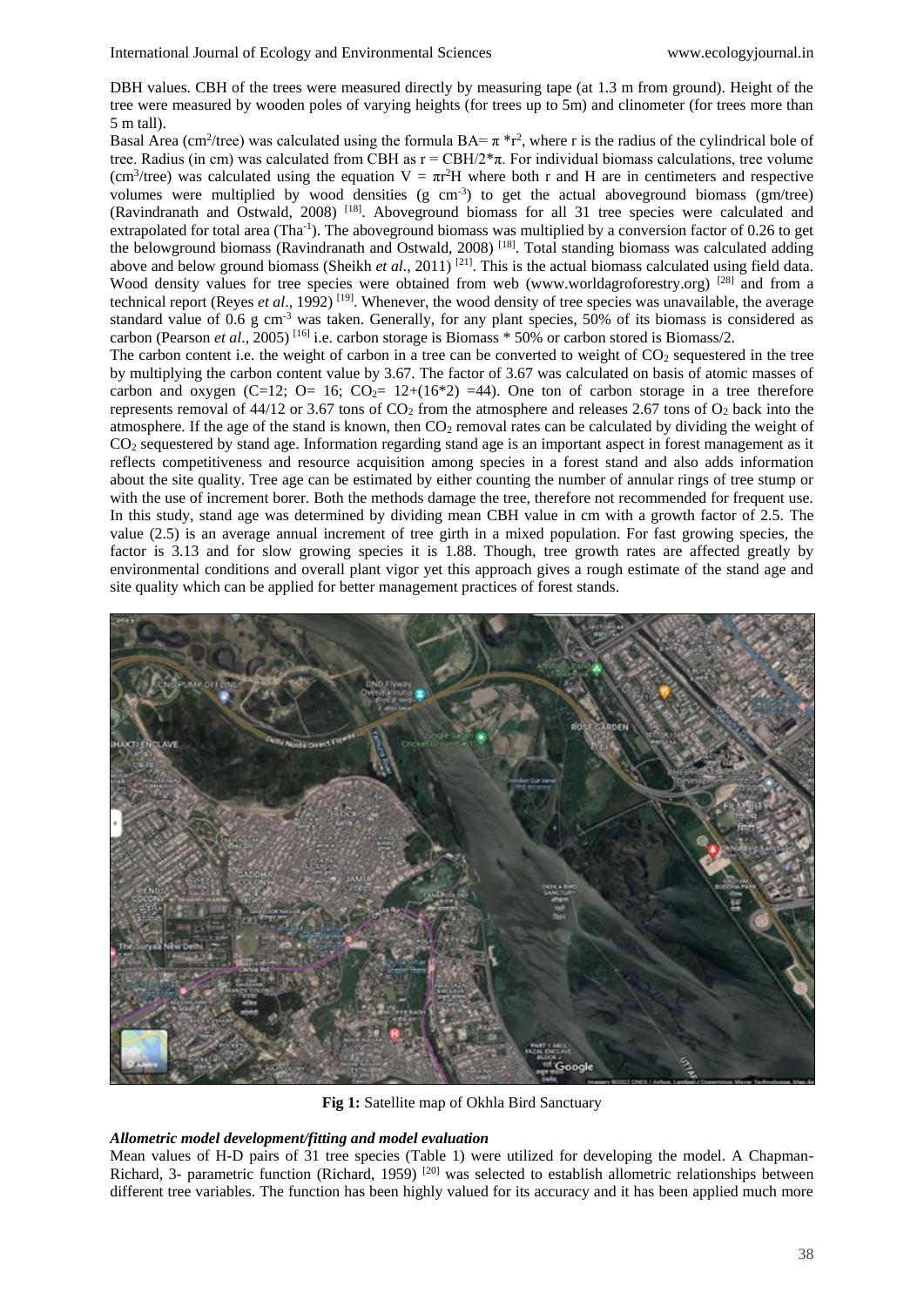than any other function in investigations related to trees and stand growth. The model type has the functional formula:

*y= a[1-e-bx] c*

Where a, b and c are model parameters (a, b, c  $>0$ ); a is the upper asymptote, b is the scale parameter and c is the shape parameter and inflection point; *e* is exponential. The growth function is expressed in integral form.

Different allometric relationships between tree variables, based on C-R, 3- parametric function were further evaluated on the basis of performance criteria, significance of model parameters and biological significance of the model function. The model was tested for its precision, accuracy and reliability to predict the dependent variable (y). The model performance was evaluated based on following criteria: Adjusted  $\mathbb{R}^2$  (Chenge, 2021) [1], Akaike Information Criteria (Chenge, 2021)<sup>[1]</sup> and Residual Standard Error (Chenge, 2021)<sup>[1]</sup>. Model with least RSE, AIC and maximum adjusted  $R^2$  was considered to perform the best.

All statistical calculations were performed in Microsoft excel, 2019 using add- in functions viz. *Real Statistics Resource Pack* and *Data Analysis tools*. Nonlinear curve fitting was performed by excel *Solver*. It is designed on the powerful and reliable generalized reduced gradient (GRG) method and is used as an easy iteration method to work on nonlinear and asymptotic models. It operates by fitting nonlinear regression functions via an iterative algorithm which minimizes the sum of squared errors (SSE) between observed and predicted data sets. Thus, the model obtains maximum likelihood when SSE is minimized. For data fitting, number of iterations was set at hundred (100) with precision level of 0.000001.

#### **Results and Discussions**

Total 31 species consisting of 1011 individuals were recorded from forty (40) circular plots at OBS, covering an area of 1 ha. Table 1 demonstrates number of trees of each species and total number of trees sampled under 1 ha. The table also indicated mean DBH and mean height of the species. As the diameter and height of a tree grows over time, its biomass and carbon sequestration capacity also increases though rates are different for different tree species. List of species along with their aboveground, belowground and total standing biomass and aboveground, belowground and total organic carbon is depicted in table 2. Total standing biomass and total carbon stocks sequestered came out to be 38.690 Tha<sup>-1</sup> and 19.345 Tha<sup>-1</sup> respectively. Maximum standing biomass (10.217 Tha<sup>-1</sup>) and maximum carbon sequestered (5.108 Tha<sup>-1</sup>) was by *Ficus benghalensis* and minimum biomass (0.084 Tha<sup>-1</sup>) and minimum organic carbon (0.042 Tha<sup>-1</sup>) was sequestered by *Prosopis cineraria*. Major carbon sequestrating species were: *Ficus benghalensis* (5.108 Tha-1 ), *Neolamarckia cadamba* (2.919 Tha-1 ), *Ficus religiosa* (1.354 Tha-1 ), *Pongamia pinnata* (0.888 Tha-1 ) *Azadirachta indica* (0.795 Tha-1 ) and *Delonix regia* (0.727 Tha<sup>-1</sup>). Mean DBH ranged from 13.833-70.155 cm and mean height was in the range 5.945- 23.926 m. Growth rate was moderate - fast for most of the species except *Salvadora oleoides*, *Prosopis cineraria*, *Tamarindus indica, Butea monosperma and Kigelia africana* which had slow growth rates.

Mean carbon content came out to be  $19.345$  Tha<sup>-1</sup>. Similarly, mean  $CO_2$  sequestered was calculated as 70.996 Tha<sup>-1</sup> and  $CO_2$  removal rates was estimated as 1.977 T  $CO_2$ ha<sup>-1</sup>y<sup>-1</sup>. Moreover, mean  $O_2$  released was calculated as 51.651 Tha<sup>-1</sup> and  $O_2$  release rates was estimated as 1.438 TO<sub>2</sub>ha<sup>-1</sup>y<sup>-1</sup>.

# *Correlations between different tree variables*

Chapman- Richard (C-R), 3- parametric function was applied to establish relationships between different tree variables (Table 3). It was observed that the aboveground biomass was strongly and positively correlated with the basal area. This was followed by a strong and positive correlation between total standing biomass and basal area. Moreover, total volume also reflected positive correlation between basal area and DBH of trees. Though, the correlation between tree height and DBH was also found to be strong and positive yet among all tested relationships, height- diameter correlation was put in the last category on the basis of predictive performance (Adj.  $R^2 = 0.865$ ; AIC= 33.658; RSE= 1.562). The variation in tree height in response to its corresponding diameter can be analyzed from table 1 itself.

# *Chapman-Richard 3- parametric function*

There is a long history of applying nonlinear functions to forest growth and yield dynamics. C-R function is quite flexible in nature and can be applied to stand growth as well as establishing correlations between different tree variables. It can be utilized to individual tree species as well as in a mixed forest. The function has an inflection point and an upper asymptote and forms a typical sigmoid curve, imitating a growth process. Both the biotic and the abiotic factors influence model function and its parameters.

Richard (1959) first published the Chapman- Richard function followed by its introduction to forestry applications by (Pienaar and Turnbull, 1973)  $[17]$ . The model has a reputation of being very flexible and accurate, on the slight expense of biological realism. It is among the most popular functions for describing the growth of variables within a forest stands, as: individual tree height, dominant tree height; DBH, Basal area, tree volume and biomass etc. It has been widely used in many empirical forest growth simulators, particularly when the accuracy of model prediction is crucial. The function has been used extensively to model site index development along with correlating different tree and stand variables. Moreover, it is being utilized to express dynamic growth in terms of cumulative, absolute and relative growth rates**.**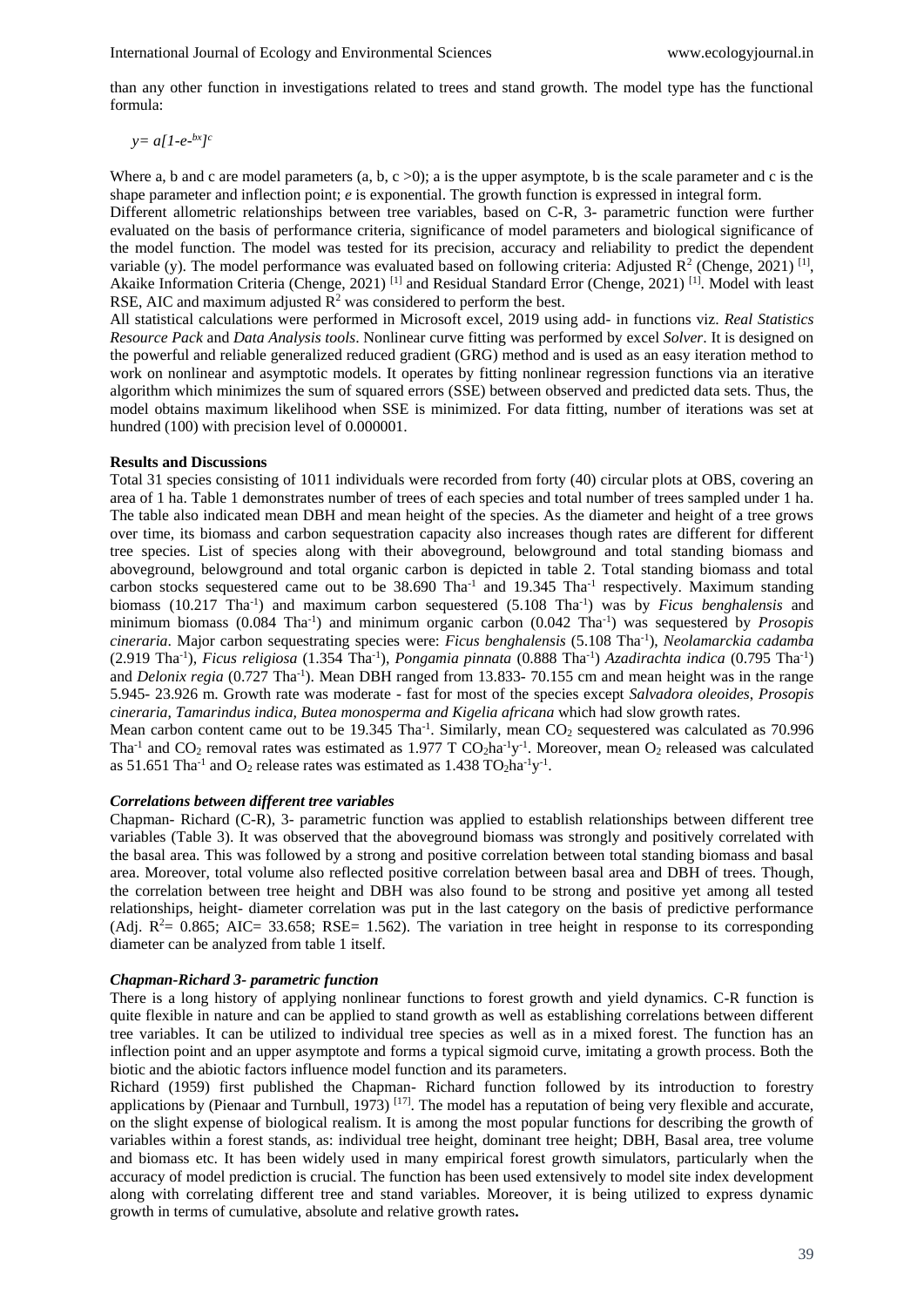# *Population growth and urban green infrastructure in Delhi*

Delhi is one of the greenest cities in India (Choubey, 2017) [2], yet it has earned the infamous tag of being one of the most polluted cities (Harris, 2014)  $^{[6]}$  in the world. According to the master plan of Delhi, 2021<sup>[3]</sup>, unprecedented scale and speed of urbanization in Delhi/NCR has led to extensive pressure on the physical environment with a highly negative impact of pollution on the lives of its people. All this has led to deteriorating pollution indicators in Delhi, making it almost the most polluted cities in the world. The master plan further stated that all water bodies including river Yamuna have become highly polluted. Either, they have been encroached or have become functionless. Many parts of Delhi have been witnessing heavy metal- laden groundwater due to undocumented precedence on groundwater (Singh, 2019) <sup>[22]</sup>, such as exploitation of groundwater resources leading to exhaustion of water tables and an increase of metallic components.

| Table 1: Field data of tree species |  |  |
|-------------------------------------|--|--|
|                                     |  |  |

| S. No           | <b>Scientific Name</b>              | Mean DBH $(cm) \pm SE$ | Mean H (m) $\pm$ SE | Frequency       |
|-----------------|-------------------------------------|------------------------|---------------------|-----------------|
| 1               | Albizia lebbeck (L.) Benth.         | 28.776±0.852           | 15.956±0.714        | 43              |
| $\overline{2}$  | Morus alba L.                       | $22.552 \pm 1.024$     | 14.576±0.794        | 47              |
| $\overline{3}$  | Dalbergia sissoo DC.                | 20.909±0.686           | $9.722 \pm 0.453$   | 68              |
| $\overline{4}$  | Bombax ceiba L.                     | $41.053 \pm 2.036$     | 18.428±1.279        | 17              |
| $\overline{5}$  | Prosopis juliflora (Sw.) DC.        | $22.933 \pm 0.865$     | 7.922±0.346         | $\overline{73}$ |
| 6               | Pithocellobium dulce (Roxb) Benth.  | $17.258 \pm 1.198$     | $8.019 \pm 0.478$   | 52              |
| $\tau$          | Azadirachta indica A. Juss.         | 34.724±1.483           | 15.935±0.798        | 27              |
| $\,8\,$         | Holoptelia integrifoliaPlanch.      | 29.734±0.861           | $16.331 \pm 0.392$  | 35              |
| 9               | Leucaena leucocephala (Lam.) de wit | 30.134±0.854           | $16.724 \pm 0.355$  | 89              |
| 10              | Parkinsonia aculeate L.             | 21.540±1.473           | 11.023±0.844        | 15              |
| 11              | Bauhiana purpuera L.                | 21.239±1.121           | $7.613 \pm 0.506$   | 26              |
| 12              | Erythrina variegate L.              | 23.160±1.442           | $11.121 \pm 0.628$  | 33              |
| 13              | Neolamarckia cadamba (Roxb.) Bosser | $62.681 \pm 2.141$     | 23.772±0.957        | 11              |
| 14              | Ficus benghalensis L.               | 70.115±1.384           | 23.926±1.826        | $\overline{5}$  |
| 15              | F. religiosa L.                     | $60.295 \pm 4.647$     | $20.365 \pm 1.920$  | 8               |
| 16              | Kigelia pinnata (Jacq.) DC.         | 23.508±1.992           | 11.778±0.798        | 21              |
| $\overline{17}$ | Salvadora oleoides Decne.           | $18.851 \pm 1.622$     | $7.466 \pm 0.860$   | 15              |
| 18              | Prosopis cineraria L.               | $13.833 \pm 1.625$     | $5.945 \pm 0.776$   | 18              |
| 19              | Pongamia pinnata (L.) Pierre        | 32.116±1.928           | 15.708±1.241        | 24              |
| 20              | Acacia nilotica (L.) Delile         | $20.817 \pm 1.161$     | 11.979±0.429        | 26              |
| 21              | Alstonia scholaris (L.) R. Br.      | $21.028 \pm 1.322$     | 11.475±0.669        | 29              |
| 22              | Delonix regia (Hook) Raf.           | 29.492±2.091           | $12.512 \pm 1.070$  | 29              |
| 23              | Mangifera indica L.                 | $34.164 \pm 1.008$     | 14.787±0.893        | 35              |
| 24              | Albizia procera (Roxb.) Benth.      | $27.011 \pm 1.391$     | 12.353±0.686        | 31              |
| 25              | Tamarindus indica L.                | $30.231 \pm 1.947$     | $12.237 \pm 1.011$  | 35              |
| 26              | Cordia dichotoma G. Forst.          | $18.322 \pm 1.064$     | $8.532 \pm 0.691$   | 24              |
| 27              | Butea monosperma (Lam.) Taub.       | 25.520±1.227           | 14.069±0.962        | 25              |
| 28              | Kigelia Africana (Lam.) Benth.      | 24.158±1.309           | $9.910 \pm 0.622$   | 17              |
| 29              | Ehretia laevis Roxb.                | $20.541 \pm 2.060$     | 10.098±0.906        | 39              |
| 30              | Polyalthia longifolia (Sonn.)       | $24.872 \pm 1.878$     | 11.097±0.901        | 45              |
| 31              | Tectona grandis L. f.               | $18.302 \pm 1.319$     | $8.132 \pm 0.473$   | 49              |
|                 | Total                               |                        |                     | 1011            |

Wetland and floodplains of river Yamuna are being lost in the name of development, leading to less urban green spaces available in city. Meanwhile, Forest Department of the Government of NCT, Delhi is planning to utilize the banks of Yamuna floodplains for afforestation purpose. The Department has set targets of increasing the green cover of the city by 25% (in 2025) from the present status of 23.06% (2021). The high rate of urbanization with increasing density has lowered the green spaces in Delhi/NCR region. Due to climate change, the city is facing hazardous situations like heat waves, changes in mean annual temperatures etc. On the other hand, anthropogenic activities as pollution and illegal felling of trees has made the city a gas chamber which obstructs the social growth and affects the quality of health of the population in the city. Hence, it impacts negatively on biodiversity which directly or indirectly effects urban green spaces and its residents.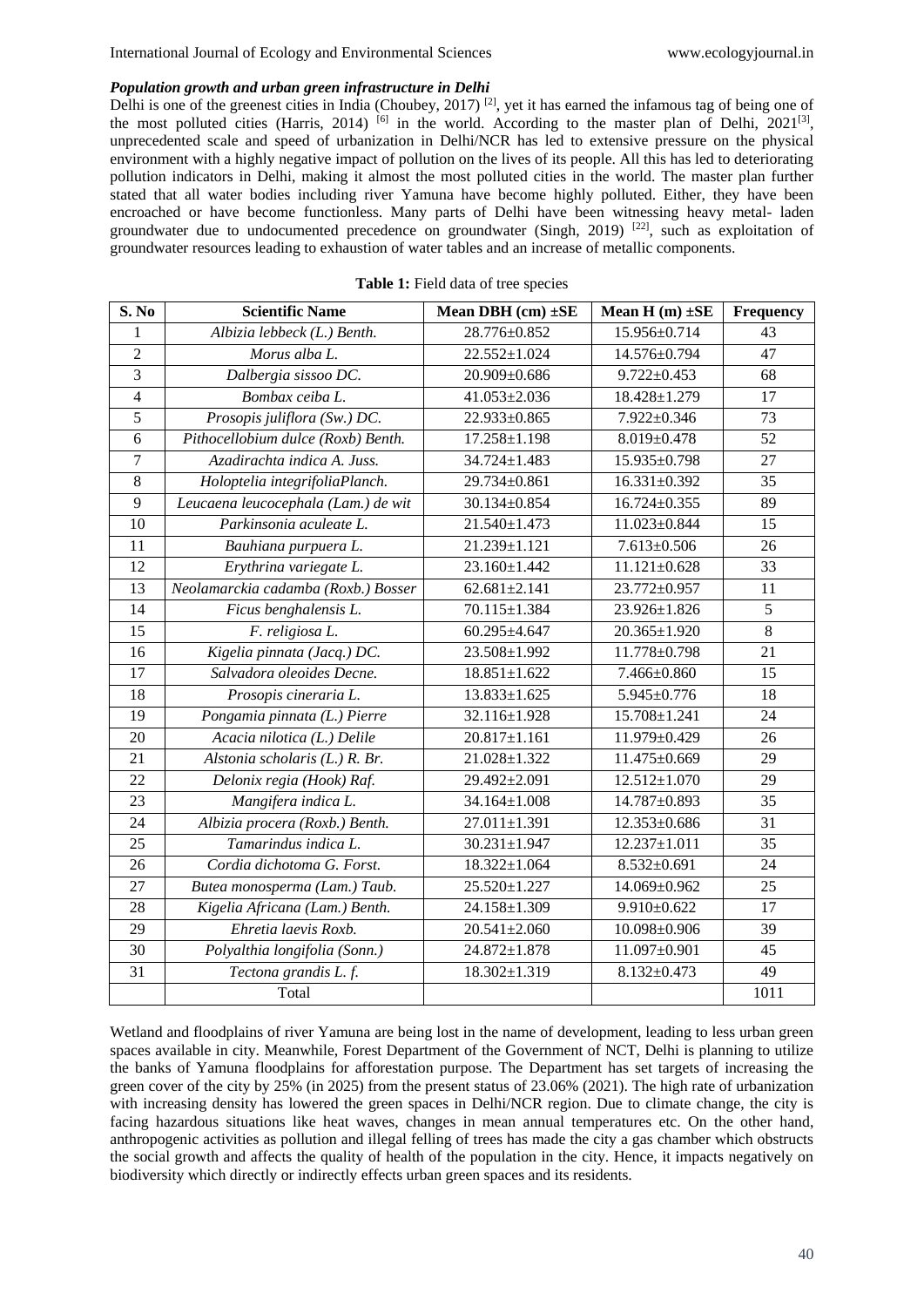| <b>Scientific Name</b>  | <b>Mean</b>        | <b>Mean BGB</b>   | <b>Mean TSB</b>                      | Mean AGC                            | <b>Mean BGC</b>   | <b>Mean TCS</b>   |
|-------------------------|--------------------|-------------------|--------------------------------------|-------------------------------------|-------------------|-------------------|
|                         | $AGB(Tha-1)$       | $(Tha-1)$         | $(Tha-1)$                            | $(Tha-1)$                           | $(Tha-1)$         | $(Tha^{-1})$      |
| Albizia lebbeck         | $1.716 \pm 0.146$  | $0.446 \pm 0.038$ | $2.162 \pm 0.184$                    | $0.858 \pm 0.073$ 0.223 $\pm 0.079$ |                   | $1.081 \pm 0.092$ |
| Morus alba              | $1.425 \pm 0.174$  | $0.370 \pm 0.045$ | $1.795 \pm 0.219$                    | $0.712 \pm 0.087$                   | $0.185 \pm 0.023$ | $0.898 \pm 0.109$ |
| Dalbergia sisso         | $0.807 \pm 0.070$  | $0.210 \pm 0.018$ | $1.016 \pm 0.088$                    | $0.403 \pm 0.035$                   | $0.105 \pm 0.009$ | $0.503 \pm 0.044$ |
| Bombax ceiba            | $1.718 \pm 0.188$  | $0.447+0.049$     | $2.165 \pm 0.236$                    | $0.859 \pm 0.094$                   | $0.223 \pm 0.024$ | $1.083 \pm 0.118$ |
| Prosopis juliflora      | $1.074 \pm 0.139$  | $0.279 \pm 0.036$ | $1.354 \pm 0.175$                    | $0.537 \pm 0.069$                   | $0.140 \pm 0.018$ | $0.677 \pm 0.087$ |
| Pithocellobium dulce    | $0.499 \pm 0.101$  | $0.130 \pm 0.026$ | $0.629 \pm 0.127$                    | $0.250 \pm 0.050$                   | $0.065 \pm 0.013$ | $0.314 \pm 0.064$ |
| Azardicta indica        | $3.153 \pm 0.445$  | $0.820 \pm 0.116$ | $3.973 \pm 0.561$                    | $1.577 \pm 0.223$                   | $0.410 \pm 0.058$ | $1.987 \pm 0.281$ |
| Holoptelia integrifolia | $1.970 \pm 0.165$  | $0.512 \pm 0.043$ | $2.482 \pm 0.207$                    | $0.985 \pm 0.082$                   | $0.256 \pm 0.021$ | $1.241 \pm 0.104$ |
| Leucaena leucocephala   | $2.444 \pm 0.210$  | $0.635 \pm 0.055$ | $3.078 \pm 0.265$                    | $1.221 \pm 0.105$                   | $0.318 \pm 0.027$ | $1.539 \pm 0.133$ |
| Parkinsonia aculeata    | $0.691 \pm 0.127$  | $0.180 \pm 0.003$ | $0.871 \pm 0.160$                    | $0.346 \pm 0.064$                   | $0.090 \pm 0.017$ | $0.435 \pm 0.080$ |
| Bauhiana purpuera       | $0.565 \pm 0.081$  |                   | $0.147 \pm 0.021$ 0.7111 $\pm 0.102$ | $0.282 \pm 0.041$                   | $0.073 \pm 0.011$ | $0.356 \pm 0.051$ |
| Erythrina varigata      | $0.515 \pm 0.098$  | $0.134 \pm 0.025$ | $0.649 \pm 0.123$                    | $0.258 \pm 0.049$                   | $0.067 \pm 0.013$ | $0.325 \pm 0.062$ |
| Neolamarckia cadamba    | $11.582 \pm 1.157$ | $3.011 \pm 0.301$ | 14.594±1.458 5.791±0.579             |                                     | $1.506 \pm 0.150$ | $7.297 \pm 0.729$ |
| Ficus bengalensis       | $8.108 \pm 0.539$  | $2.108 \pm 0.139$ | $10.217 \pm 0.675$ 4.054 $\pm 0.268$ |                                     | $1.054 \pm 0.070$ | $5.108 \pm 0.338$ |
| F. religiosa            | $5.373 \pm 1.011$  | $1.397 \pm 0.263$ | $6.770 \pm 1.274$                    | $2.686 \pm 0.506$                   | $0.698 \pm 0.131$ | $3.385 \pm 0.637$ |
| Kigelia pinnata         | $1.057 \pm 0.247$  | $0.275 \pm 0.064$ | $1.332 \pm 0.311$                    | $0.529 \pm 0.124$                   | $0.137 \pm 0.032$ | $0.666 \pm 0.156$ |
| Salvadora oleoides      | $0.447 \pm 0.124$  | $0.116 \pm 0.032$ | $0.564 \pm 0.156$                    | $0.224 \pm 0.062$                   | $0.058 \pm 0.016$ | $0.282 \pm 0.078$ |
| Prosopis cineraria      | $0.167 \pm 0.046$  | $0.043 \pm 0.012$ | $0.210 \pm 0.059$                    | $0.083 \pm 0.023$                   | $0.022 \pm 0.006$ | $0.105 \pm 0.029$ |
| Pongamia pinnata        | $3.525 \pm 0.624$  | $0.916 \pm 0.162$ | $4.441 \pm 0.786$                    | $1.762 \pm 0.312$                   | $0.458 \pm 0.081$ | $2.221 \pm 0.393$ |
| Acacia nilotica         | $1.017 \pm 0.124$  | $0.264 \pm 0.032$ | $1.281 \pm 0.156$                    | $0.508 \pm 0.062$                   | $0.132 \pm 0.016$ | $0.641 \pm 0.078$ |
| Alstonia scholaris      | $0.446 \pm 0.075$  | $0.116 \pm 0.020$ | $0.562 \pm 0.095$                    | $0.223 \pm 0.038$                   | $0.058 \pm 0.010$ | $0.281 \pm 0.048$ |
| Delonix regia           | $2.883 \pm 0.625$  | $0.750 \pm 0.163$ | $3.633 \pm 0.788$                    | $1.442 \pm 0.313$                   | $0.375 \pm 0.081$ | $1.816 \pm 0.394$ |
| Mangifera indica        | $2.488 \pm 0.296$  | $0.647 \pm 0.077$ | $3.134 \pm 0.372$                    | $1.244 \pm 0.148$                   | $0.323 \pm 0.038$ | $1.567 \pm 0.186$ |
| Albizia procera         | $1.385 \pm 0.234$  | $0.360 \pm 0.061$ | $1.746 \pm 0.295$                    | $0.639 \pm 0.117$                   | $0.180 \pm 0.030$ | $0.873 \pm 0.148$ |
| Tamarindus indica       | $2.773 \pm 0.572$  | $0.721 \pm 0.149$ | $3.494 \pm 0.721$                    | $1.386 \pm 0.286$                   | $0.360 \pm 0.074$ | $1.747 \pm 0.360$ |
| Cordia dichotoma        | $0.354 \pm 0.055$  | $0.092 \pm 0.014$ | $0.446 \pm 0.070$                    | $0.177 + 0.028$                     | $0.046 \pm 0.007$ | $0.223 \pm 0.035$ |
| Butea monosperma        | $1.111 \pm 0.174$  | $0.289 \pm 0.045$ | $1.399 \pm 0.219$                    | $0.555 \pm 0.087$                   | $0.144 \pm 0.023$ | $0.700 \pm 0.110$ |
| Kigelia africana        | $0.801 \pm 0.154$  | $0.208 \pm 0.040$ | $1.009 \pm 0.194$                    | $0.400 \pm 0.077$                   | $0.104 \pm 0.020$ | $0.505 \pm 0.097$ |
| Ehretia laevis          | $0.995 \pm 0.234$  | $0.259 \pm 0.061$ | $1.254 \pm 0.295$                    | $0.498 \pm 0.117$                   | $0.129 \pm 0.030$ | $0.627 \pm 0.148$ |
| Polyalthia longifolia   | $1.689 \pm 0.423$  | $0.439 \pm 0.110$ | $2.128 \pm 0.533$                    | $0.845 \pm 0.211$                   | $0.220 \pm 0.055$ | $1.064 \pm 0.266$ |
| Tectona grandis         | $0.615 \pm 0.140$  | $0.160 \pm 0.036$ | $0.775 \pm 0.176$                    | $0.308 \pm 0.070$                   | $0.080 \pm 0.018$ | $0.388 \pm 0.088$ |
| Total                   | 30.706             | 7.987             | 38.690                               | 15.354                              | 3.994             | 19.345            |

**Table 2:** Biomass accumulation and carbon sequestration values of 31 tree species

\*AGB= Aboveground biomass; BGB= Belowground Biomass; TSB= Total Standing Biomass; AGC= Aboveground carbon; BGC= Belowground carbon; TCS= Total carbon sequestered; ±= Standard Error

Total geographical area of Delhi comprised of 1483 Km<sup>2</sup>. Continuous influx of population cannot be averted but sustainability among different stakeholders can obviously be maintained, though the task is daunting. Urban green areas in cities play a significant role in achieving the sustainability development goals. Delhi/NCR is witnessing a constant growth in terms of population size. It rose from 13.85 million in 2001 to 30.7 million till date. Thus, there is an addition of 16.85 million people in a span of over two decades. Credit goes to the compensatory plantation programs, afforestation and annual drives conducted from time to time in the past twenty years, that the overall green cover (forest cover + tree cover) of the city has increased from 151 Km<sup>2</sup>  $(10.18\%)$  in 2001 (SFR, 2001)<sup>[7]</sup> to 342 Km<sup>2</sup> (23.06%) in 2021 (SFR, 2021)<sup>[8]</sup>, though the efforts are insufficient in comparison to exponential rise in urbanization and developmental activities within the same period. Green cover of the city should be increased on priority basis to achieve sustainable development goals as the ecosystem services provided by green cover cannot be negated.

| <b>Tree Variables</b> | <b>Model parameters</b> |       |       | Model fitting and evaluation statistics |            |            |
|-----------------------|-------------------------|-------|-------|-----------------------------------------|------------|------------|
|                       | a                       |       |       | $R^2$ adj.                              | AIC        | <b>RSE</b> |
| TV Vs BA              | 79.366                  | 0.617 | 1.388 | 0.995                                   | $-115.776$ | 0.140      |
| TV Vs DBH             | 38.268                  | 0.017 | 3.937 | 0.994                                   | $-107.42$  | 0.161      |
| TSB Vs BA             | 58.166                  | 0.692 | 1.397 | 0.995                                   | $-126.971$ | 0.117      |
| AGB Vs BA             | 52.491                  | 0.617 | 1.388 | 0.996                                   | $-141.408$ | 0.093      |
| TH Vs DBH             | 25.390                  | 0.045 | 1.865 | 0.865                                   | 33.658     | 1.562      |

**Table 3:** Model parameters and evaluation statistics

\*TV= Tree Volume; BA= Basal Area; DBH= Diameter at Breast Height; TSB= Total Standing Biomass; AGB= Aboveground Biomass; TH= Tree Height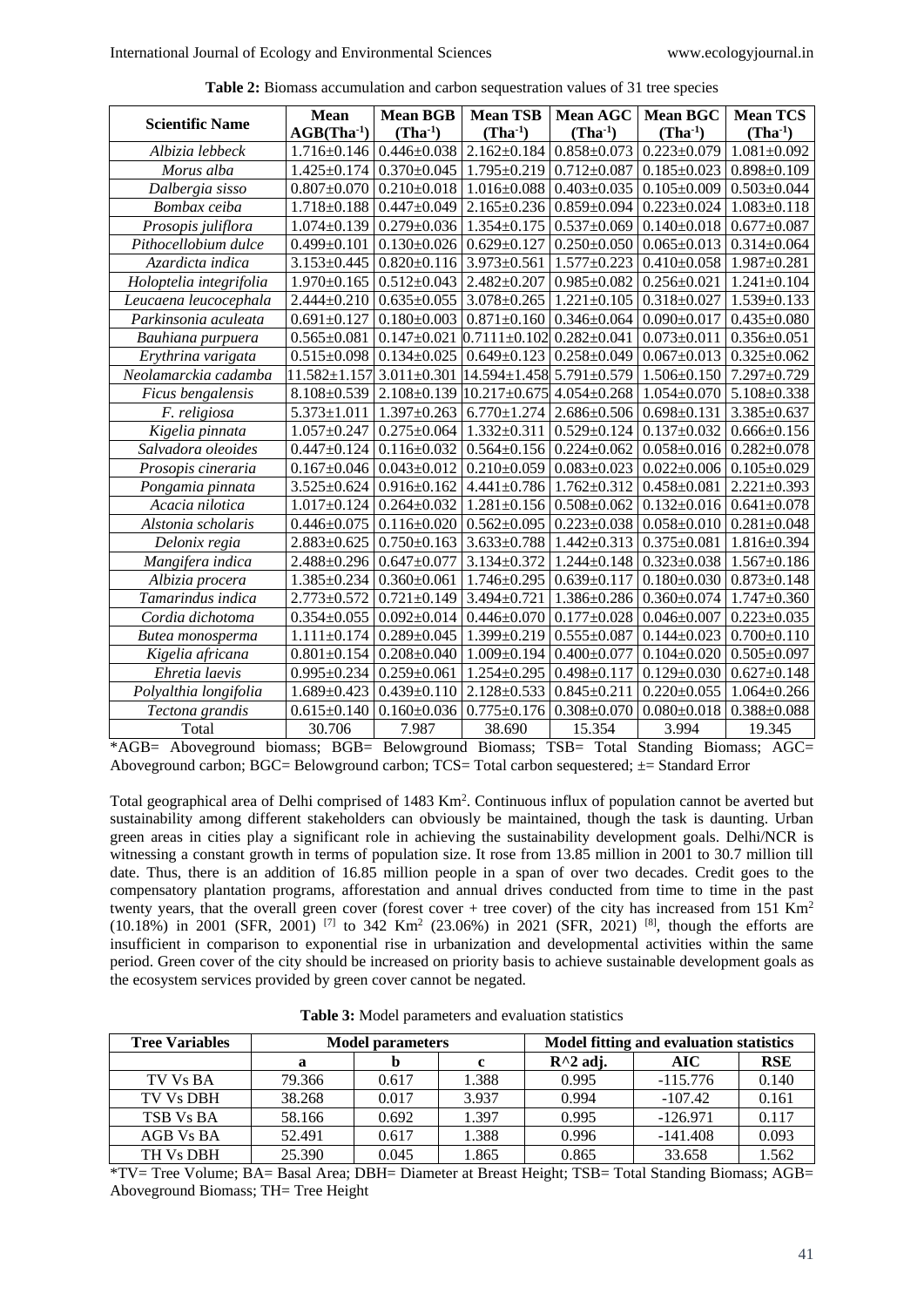

**Fig 2 (a):** Total standing biomass and total carbon sequestered by 31 tree species; (b) Mean DBH and Mean Height of 31 tree species studied \*All numbers represent mean value

As urban greening comes as a rescue to mitigate climate change and pollution impact on the city, so urban green programs should be speeded up by the concerned agencies otherwise the situation will get worse in the coming years. The goal of the agencies should be to create more and more green spaces in the city and try to adhere to National Forest Policy guidelines of 1988 according to which at least 1/3<sup>rd</sup> (33%) of the geographical area should be under green cover. Only this will lead to a better future for the inhabitants as well as the biodiversity of the city.

OBS has a total area of 400 ha out of which approximately 20 ha consist of terrestrial vegetation. More potential sites for afforestation purpose within the OBS should be explored without disturbing the present flora. Moreover, growth performance studies of the tree saplings selected for afforestation should be conducted taking into account function- derived relative growth rates. Biomass partitioning data of species should also be gathered for better adaptation and yield. Growth performance of the sapling trees should be evaluated under different stress levels within the OBS and best performing species should be selected for afforestation drive.

# *Standard forest-carbon uptake models in the light of fresh findings*

Carbon storage and sequestration of urban trees is temporary in long term, since the sequestration and storage process is reversible. Forest carbon-uptake models are gradually becoming popular in the past few decades so they should be reviewed and re- evaluated in the light of fresh evidences before extrapolating the model benefits. As per these models, it is assumed that fast growing species are more suitable in terms of carbon storage and sequestration than slow growing species. This approach is based on a simple principle that under favourable conditions, better acquisition of resources in young and fast growing trees will lead to more carbon storage, with high sequestration rates and in a quick span of time and perhaps for longer durations as well.

Therefore, for large scale afforestation, fast growing species are usually preferred over species with slow growth rates. However, recent investigations contradict the present model system and highlight that increased concentration of  $CO<sub>2</sub>$  coupled with high temperatures, catalyse fast growing trees to mature early and at a faster rate. This lead to reduction in their lifespan and thus trees get less chance to absorb atmospheric  $CO<sub>2</sub>$  than anticipated. In other words, fast growing species dies before they are big enough to store significant amount of carbon from the atmosphere. This trend is common, regardless of species or ecosystem type in which trees are planted. Thus, it is observed that, as the temperature increases due to climate change, the increased growth rate of fast growing trees seems to increase their chances of dying and therefore forest comprising of mainly fast growing species could store less amount of carbon in the long run due to high tree mortality.

Thus, it can be anticipated that standard forest- carbon uptake models might have overestimated the projected benefits of forests acting as large carbon sinks. On the other hand, role of slow growing species in carbon storage and sequestration was also evaluated from time to time. Investigations revealed that slow growing trees have inherited traits that allow them to withstand harsh environmental conditions, and could be more beneficial to store carbon for longer durations, though sequestration rates could be low. Analysis of more than two lack tree rings, from 82 tree species, ranging from tropical moist to artic forests, around the world have discovered the trade-off between tree lifespans and growth which was found to be universal and occurred in almost all treetypes and climates. According to the studies, the increase in forest carbon stocks across the globe may be short lived and accelerated growth of forests in near future will result in shorter tree lifespans and high mortality rates. People have greatly benefited by the ability of trees to absorb carbon emissions for years. However, the carbon uptake rate of forests is likely to shrink as slow-growing and persistent trees are being replaced by fast-growing but vulnerable trees. A survey of terrestrial vegetation constituting Delhi urban forests along with OBS was also conducted by the authors during the present investigation. Entire vegetation was grouped into two functional groups, one of fast growing and another of slow growing species. It was observed that more than 80 percent urban flora (84.76%) comprised of trees and shrubs with high growth rates. Trees growing at faster rates are more vulnerable to climate change. On the other hand, slower growing trees have traits that allow them to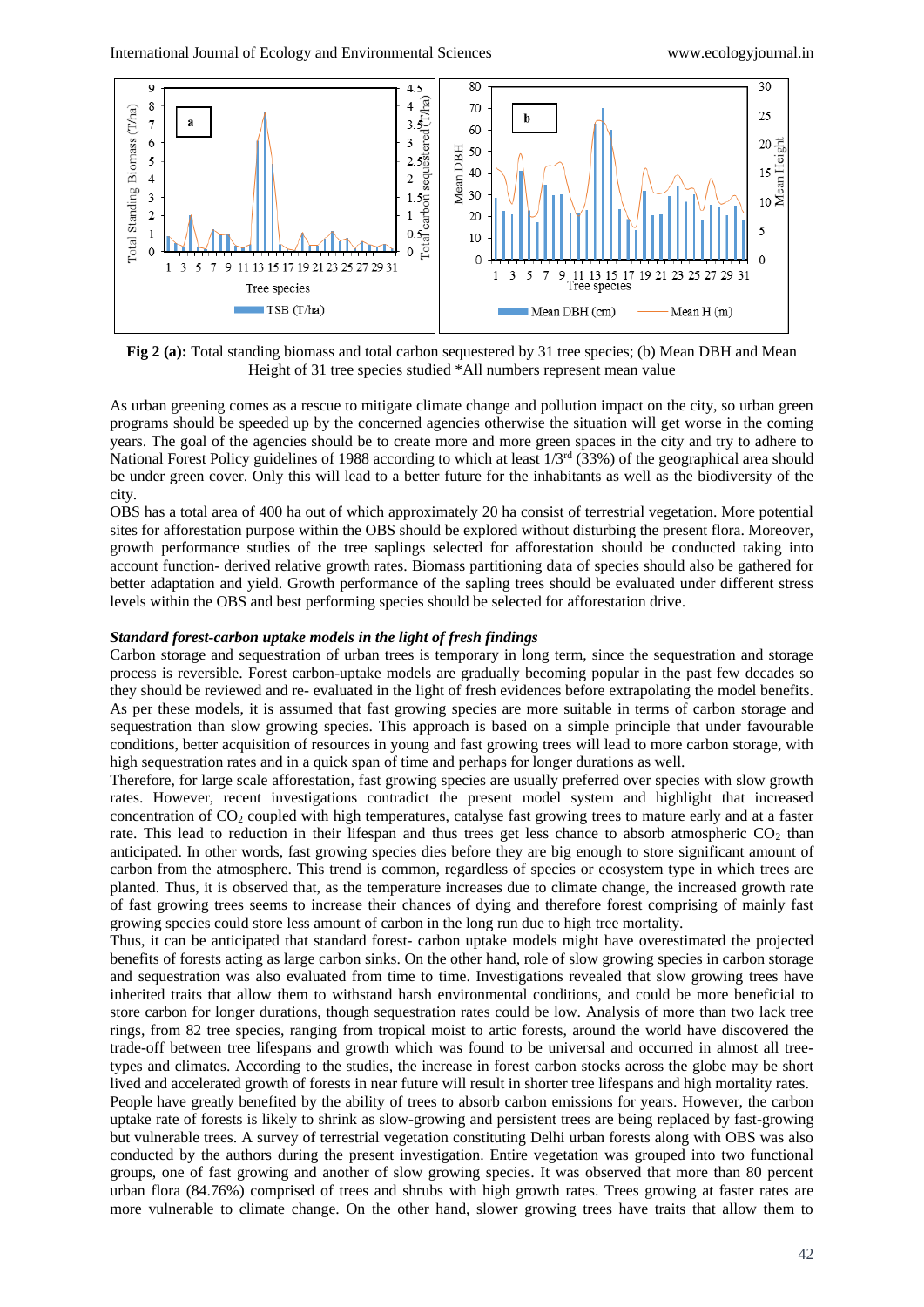persist. When fast growing trees reach their maximum potential size under favourable conditions, they face an increased risk of dying. Fast-growing trees also seem to have lesser defences against natural causes like invasive species, drought and herbivory as compared to slow growing trees that invests much more in their defence systems, thus can resist adverse climatic conditions with extended lifespans. Other factors of destruction also make the fast growing trees vulnerable, especially since the earth's mean surface temperature had increased by 0.56°C. The warmer temperature has triggered severe droughts, heatwaves, rising sea levels, and super storms. This means that planting more trees or decreasing deforestation to offset greenhouse gas emissions from fossil fuels really does not stand up to scientific scrutiny.

Delhi urban forest, along with OBS has also vouched for fast growing tree species for large scale plantations in the city. In the present study, out of 31 species, 26 (83.87%) comprised of trees and shrubs with fast growth rates. Thus, in the light of new evidences, standard forest- carbon uptake models in future should be revisited and adopted differently, by taking into consideration high mortality rate of fast growing trees. This should lead to gradually replacing trees with fast growth rates with slow growing ones as far as both natural and urban forests are concerned. More priority should be given to slow growing species for long term carbon storage.



**Fig 3:** a, b, c, d and e: Allometric relationships between different tree variables obtained using a Chapman-Richard 3- parametric function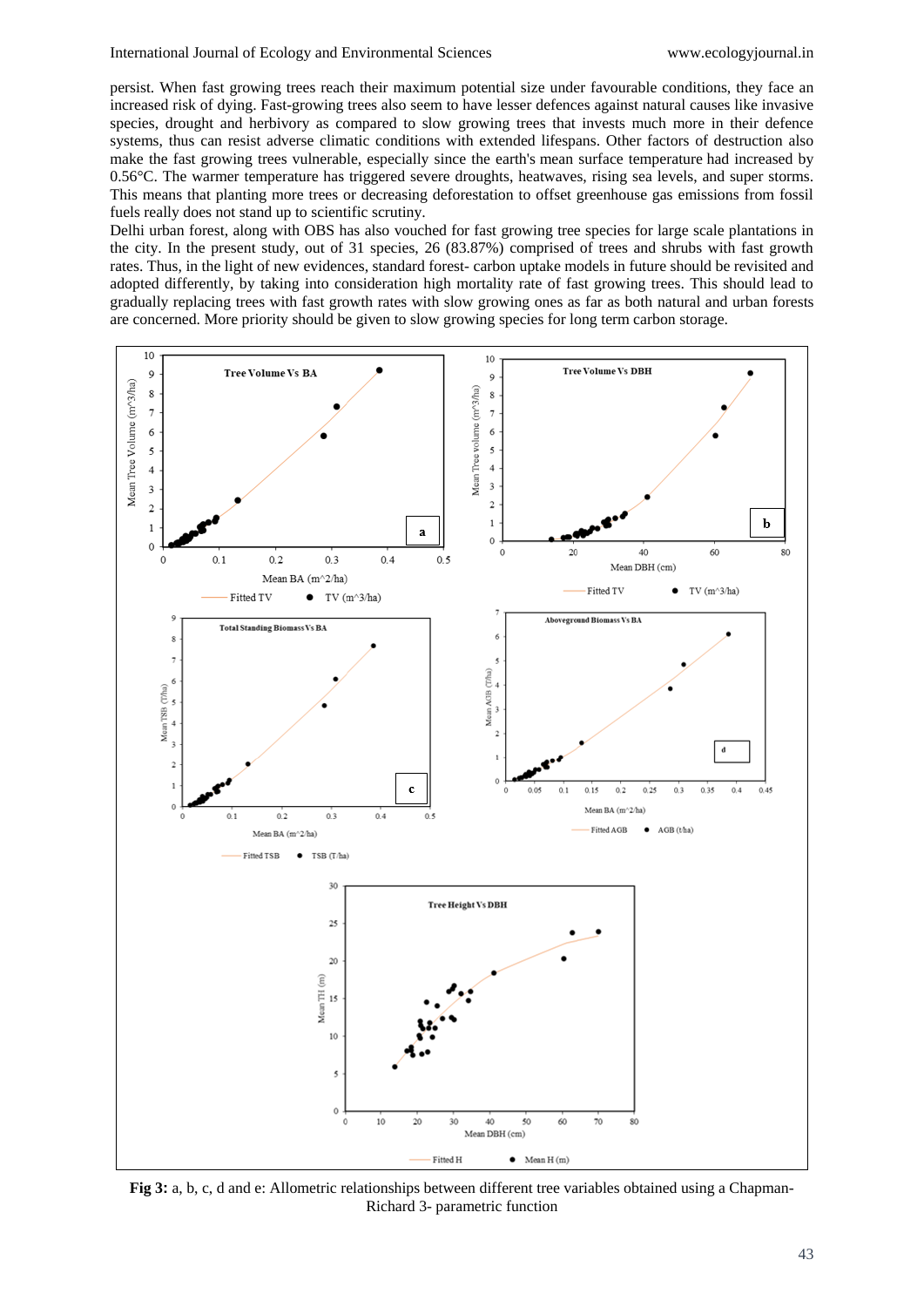# **Conclusion**

Urban green spaces are important component of Delhi and perform a variety of ecosystem services including carbon offsetting. In order to strike a good ecological balance between the inhabitants and its environment, Delhi should be under a substantial amount forest and tree cover. More, open spaces in Delhi should be spotted and utilized to increase the green cover of the city, up to the point where sustainable development goals could be achieved. OBS is also one of the finest areas in Delhi- NCR region where thick tree vegetation is witnessed. These urban green areas cater to the need of people in Delhi/NCR region. Hence, the place should be conserved for future use and additional potential sites should be explored, to add more trees within the premise. Moreover, trees with low growth rates should be given priority over trees with fast growth rates when it comes to conducting large scale afforestation programs. Simple reason being that fast growing trees have a shorter lifespan and high mortality rates.

Thus, it is high time we should incorporate latest findings on forest- carbon uptake models and make appropriate adaptations before conducting massive afforestation-reforestation drives in cities and other areas. This change in strategy should be applicable to Delhi/NCR along with OBS as well.

# **Acknowledgements**

The authors would like to thanks the Head of the Department, Department of Plant Biology, Kumuon University, Almora Campus, Almora for providing all necessary facilities. Assistance provided by the technical staff during field survey is highly appreciated. Finally, thanks to the anonymous reviewer for his review and constructive comments on the manuscript.

# **References**

- 1. Chenge IB. Height- Diameter relationship of trees in Omo strict nature forest reserve, Nigeria. Trees Forests and People,2021;3.
- 2. Choubey AN. Urban green in Delhi: a temporal analysis (1995- 2016). Int. journal of Academic Research and Development,2017:2:427-431.
- 3. Delhi Development Authority. Master Plan of Delhi- 2021, New Delhi, 2017.
- 4. EC, Green Infrastructure (GI) Enhancing Europe's Natural capital. COM/2013/0249, Finland, 2013.
- 5. EC, Nature-Based solutions, EC's webpage https://ec.europa.eu/research/environment/index.cfm?pg= nbs, 2018.
- 6. Harris G. The New York Times. https://www.nytimes.com/2014/05/09/world/asia/cities-in-india-amongthe-most-polluted-who-says.html, 2014.
- 7. Indian State of Forest Report, *Forest Survey of India*, 2001.
- 8. Indian State of Forest Report, *Forest Survey of India*, 2021.
- 9. IUCN, Nature- Based solutions. https://www.iucn.org/comissions/comission-ecosystem-management/ourwork/nature-based- solutions, 2019.
- 10. Keeley M, Koburger A, Dolowitz DP, Medearis D, Nickel D, Shuster W. Perspectives on the use of green infrastructure for storm water management in Cleveland and Milwaukee. Environmental Management,2013:51(6):1093-1108.
- 11. Manlun Y. Sustainability analysis of urban green space system based on GIS. International Institute for Geo Information Science and Earth Observation. Master's thesis. Enschede, The Netherlands, 2003.
- 12. Manral U, Raha A, Solanki R, Hussain SA, Babu MM, Mohan D *et al*. Plant species of Okhla Bird Sanctuary: A wetland of upper Gangetic plains, India. Check List,2013:9(2):263-274.
- 13. Mukherjee A, Sarma K. Community structure of plant species in Okhla Bird Sanctuary, Delhi. India. Int. Jr. of Conservation Sci,2014:5(3):397-408.
- 14. Novak DJ and Crane DE. Carbon sequestration and storage by urban trees in the USA. Environmental Pollution,2002:116(3):381-389.
- 15. Paudel P, Mandal RA. Comparing growing stocks using circular, square and rectangular plot shape in inventory (a study from Community forests in Chitwan District, Nepal). Open Access Journal of Environmental and Soil Sciences,2019:4(1):448-454.
- 16. Pearson TRH, Brown S, Ravindranath NH. Integrating Carbon benefits estimates into GEF Projects, 2005, 1-56.
- 17. Pienaar LV, Turnbull KJ. The Chapman's- Richard generalization of Von- Bertalanffy's growth model for basal area growth and yield in even-aged stands. Forest Science,1973:19:2-22.
- 18. Ravindranath NH and Ostwald M. Carbon Inventory methods. A Handbook of Greenhouse Gas Inventory, Carbon Mitigation and Round wood production projects. Springer, 2008, 29.
- 19. Reyes G, Brown S, Chapman J, Lugo AE. Wood densities of tropical tree species. General Technical Report, United States Department of Agriculture, Southern Forest Experimental Station, New Orleans Louisiana, 1992.
- 20. Richard FJ. A flexible growth function for empherical use. Jr. of Experimental Botany,1959:10:290-300.
- 21. Sheikh MA, Kumar M, Wand TNP. Forest carbon stocks and fluxes in physiographic zones of India. Carbon Balance and Management, 6(15):1186-1750.
- 22. Singh, G. Environmental issues of Delhi. Delhi Greens. https://delhi greens.org/causes/environmentalissues-and-concerns-of-Delhi/, 2019.